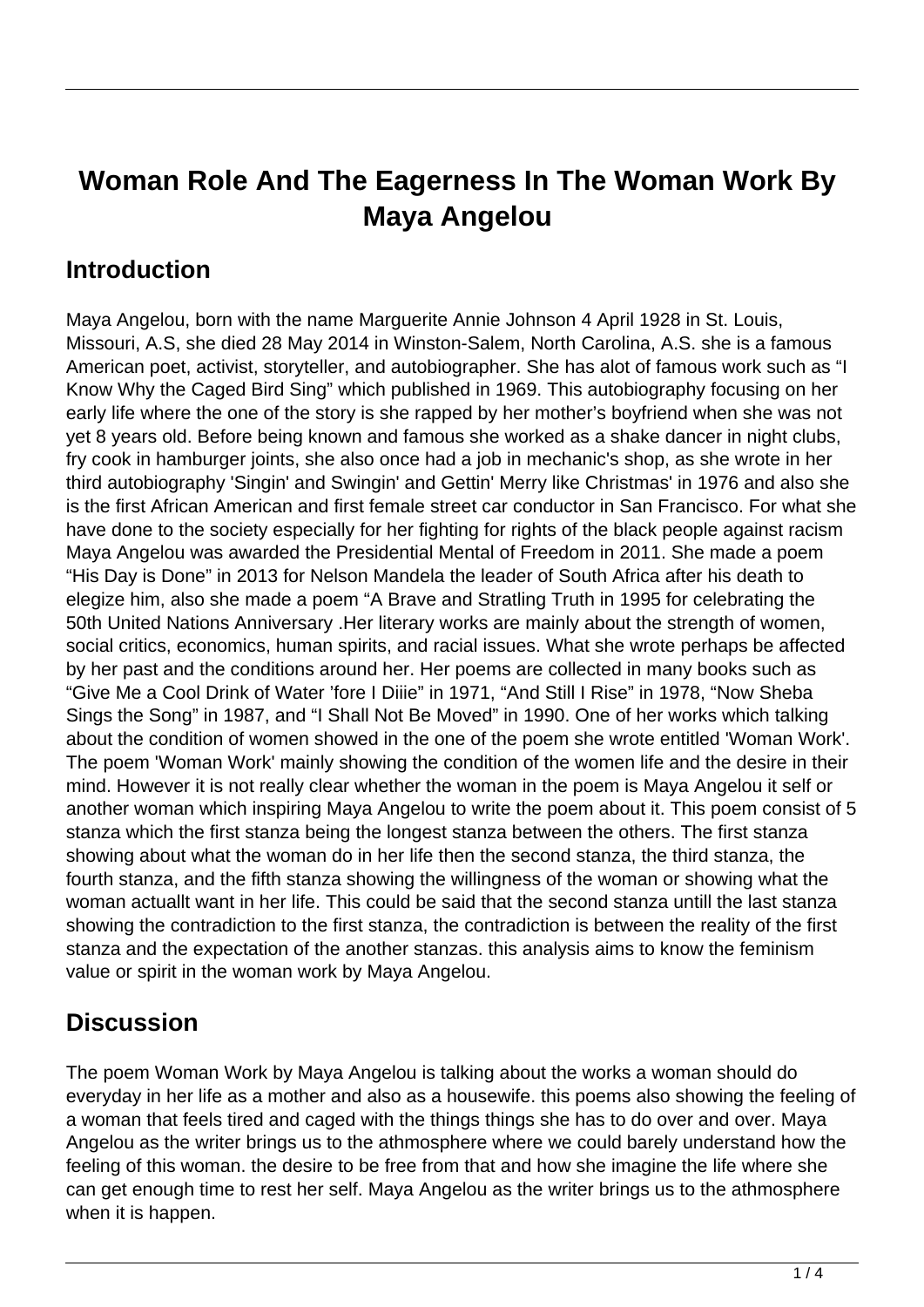I've got the children to tend

The clothes to mend

The floor to mop

The food to shop

Then the chicken to fry

The baby to dry

I got company to feed

The garden to weed

I've got shirts to press

The tots to dress

The cane to be cut

I gotta clean up this hut

Then see about the sick

And the cotton to pick.

This first stanza showing about the woman condition or what the woman do everyday in her life. we could see that what this woman in this poem do is regularly or generally done by almost every women in this world and the thing that they do suprisingly so much if it is mentioned one by one. from take care of the children, cleaning the house, cleaning the clothes, untill cleaning the entire garden. Well, could you imagine that so much works done by a woman, how could she able to do those all. In fact, yeah she did that, perfectly. how strong this woman shown in this stanza. although she could finish all that tasks, she is not a machine that could do it all without break or refreshing. As you could read in the entire stanzas after this one she is wondering about how to be free from all of this.

Shine on me, sunshine

Rain on me, rain

Fall softly, dewdrops

And cool my brow again.

The word sunshine and rain represent freedom because we can only see or feel rain and sunshine if we are outside the house. on the line 1 and 2 where she said she "Shine on me" and "Rain on me", and also the line 3 and 4 strengthen the meaning that she want to feel the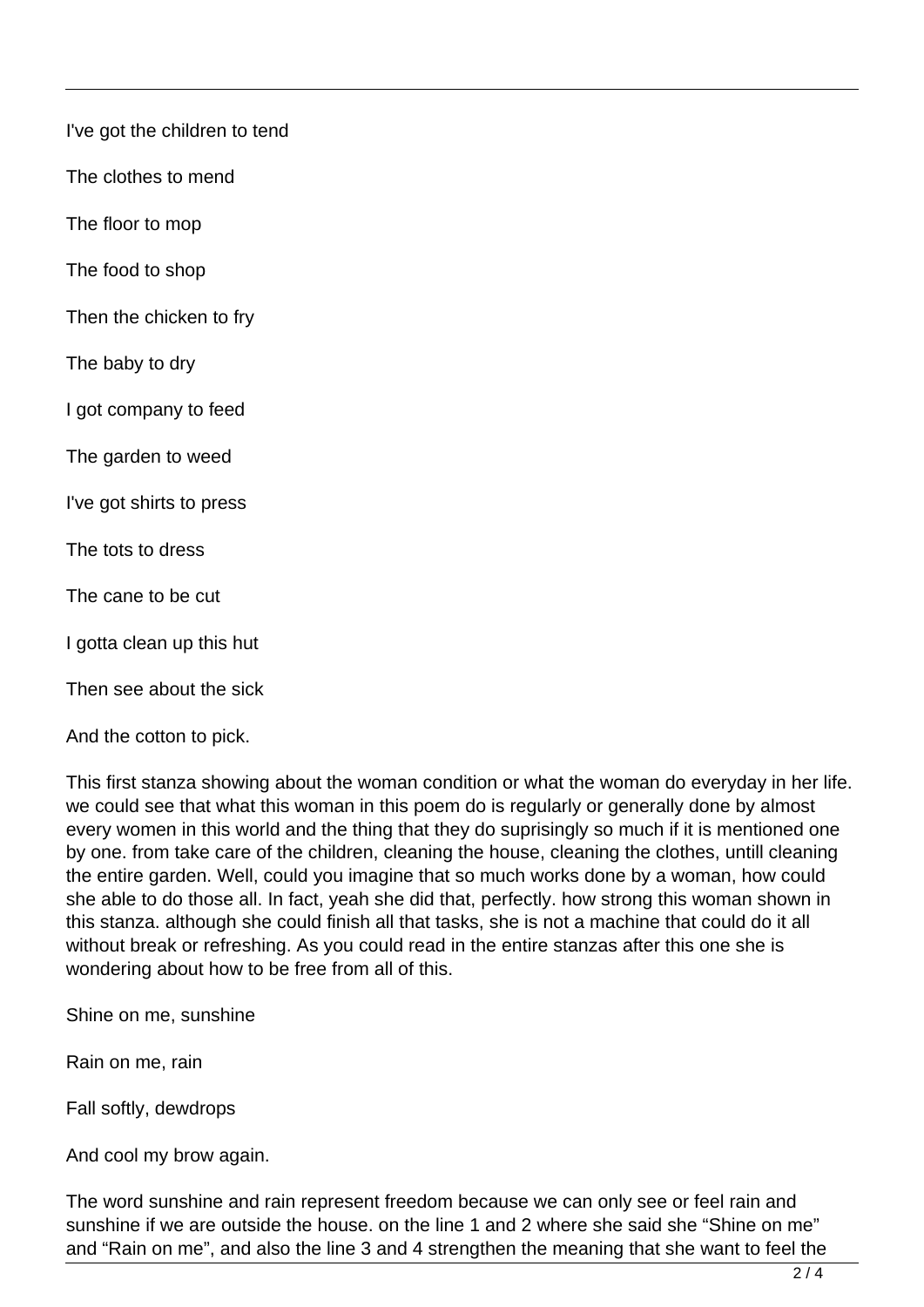sunshine and the rain. this is doesn't mean literally sunshine and rain, the real meaning is she want to feel free and enjoying the outside world. she was too long in a house doing those things in the first stanza regularly everyday in her life. she feel caged in her own house without something new or something to refresh her feeling.

Storm, blow me from here

With your fiercest wind

Let me float across the sky

'Til I can rest again.

In this stanza her feeling to be free from all of the things that traped her is becoming bigger. she wish the storm blow her from there and fly her across the sky and let her rest. the line "Storm, blow me from here" strengthen the assumption that she is really want to go out from her own house, since she feels the house is limiting her own desire. the line "Til I can rest again" showing how tired she is doing those things that have to be done. she want to rest again, which mean she miss her life while she is not yet being a mother and being a wife, where she has not to do those works or at least the works she has to do is not as much as she is being a wife and also a mother. Her freedom is taken from her without no one helping her, maybe that's why she feels so tired and want to atleast get a rest from all of this.

Fall gently, snowflakes

Cover me with white

Cold icy kisses and

Let me rest tonight.

This stanza still showing her desire to feel the outside world. she want to covered with snow and feels how icy is the snow. she trully showing how she want to get out from her circumtances which place her under the pressure and forced her to do the wotks without enough rest. this is shown from the last line in this stanza "Let me rest tonight" she said again how she want to rest, and from that line we also know that even in the night she got not enough rest of the works she do regularly. this line showing more about the power of this woman, how strong she is doing all of the things even in the night she still have to do the tasks.

Sun, rain, curving sky

Mountain, oceans, leaf and stone

Star shine, moon glow

You're all that I can call my own.

In this stanza she mention sun, rain, sky, mountain, ocean, leaf, stone, stars, moon, and in the last line she calls all of that her own. this showing how she missed the life outside the house